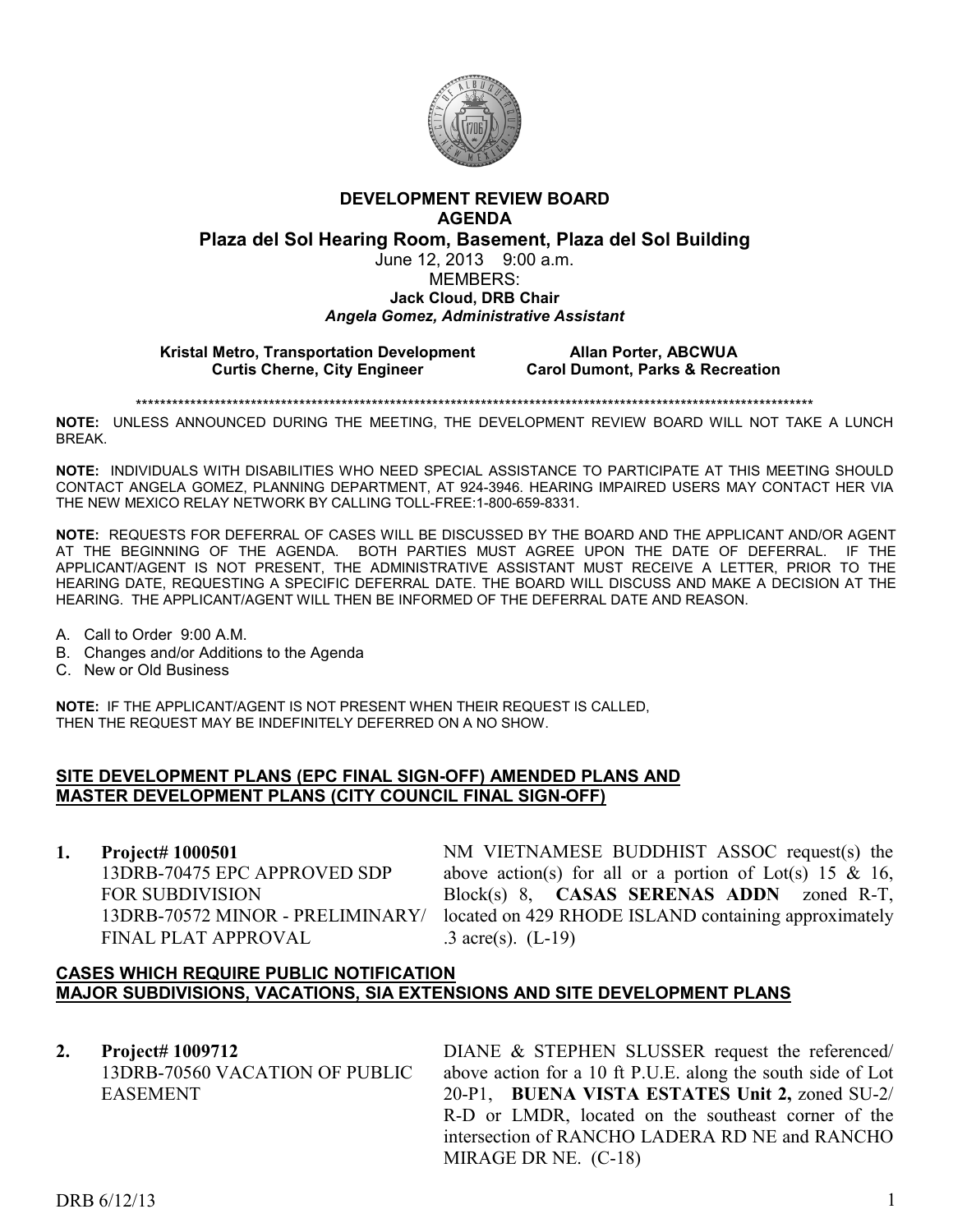**3. Project# 1009542** 13DRB-70558 VACATION OF PUBLIC RIGHT-OF-WAY 13DRB-70559 VACATION OF PRIVATE EASEMENT

WILSON & COMPANY agents for CITY OF ALBUQUERQUE request the referenced/ above action(s) for a portion of NEW YORK AVENUE SW adjacent to Lot 8A-1A as well as an Access Easement on Lots 8A-1A and 8A-3, **TRACTION PARK & CITY ELECTRIC ADDITION,** zoned C-2, located at the southeast intersection of NEW YORK AVE SW and CENTRAL AVE SW containing approximately 2.709 acre(s). (J-12)

**4. Project# 1001118** 13DRB-70545 MAJOR – SITE DEVELOPMENT PLAN FOR BUILDING PERMIT

TIERRA WEST, LLC agents for UNION DEVELOPMENT CORPORATION request the referenced/ above action for Tract 4A2, **RENAISSANCE CENTER III** zoned SU-1/ IP Purposes, located on the southwest corner of RENAISSANCE BLVD NE and CULTURE DR NE containing approximately 1.4455 acres. (F-16)*[Deferred from 6/5/13 at the agent's request.]* 

### **MINOR PLATS, FINAL (MAJOR) PLATS, AMENDED PLATS AND PLANS**

**5. Project# 1000551** 13DRB-70571 MAJOR - 2YR SUBD IMP AGMT EXT (2YR SIA)

DAC ENTERPRISES, INC agent(s) for LEGACY HOSPITALITY, INC request(s) the above action(s) for all or a portion of Lot(s) A2A2, **PARK SQUARE ADDITION** zoned SU-3/PLANNED DEV-MOTEL, located on AMERICAS PARKWAY BETWEEN INDIAN SCHOOL AND INTERSTATE 40 (J-18)

**6. Project# 1009685** 13DRB-70573 MINOR - PRELIMINARY/ FINAL PLAT APPROVAL CARTESIAN SURVEYS INC agent(s) for COMCAST OF NEW MEXICO request(s) the above action(s) for all or a portion of Tract(s) 16-A-1, **RENAISSANCE CENTER II** zoned M-2, located on MONTBELL LOOP NE BETWEEN MONTANO RD NE AND JOAN HILL PLACE NE containing approximately 6.3534 acre(s). (F-15101506148211340803)

#### **NO ACTION IS TAKEN ON THESE CASES: APPLICANT - AGENT REQUIRED TO BE AT MEETING**

| 7. | Project# 1002962               | EASTERLING CONSULTANTS LLC agent(s) for RCS-         |
|----|--------------------------------|------------------------------------------------------|
|    | 13DRB-70576 SKETCH PLAT REVIEW | TAOS LLC request(s) the above action(s) for all or a |
|    | AND COMMENT                    | portion of Lot(s) 1, THE TRAILS UNIT 2 zoned SU-     |
|    |                                | 2/VTRD, located on PASEO DEL NORTE AND               |
|    |                                | RAINBOW (C-9)                                        |